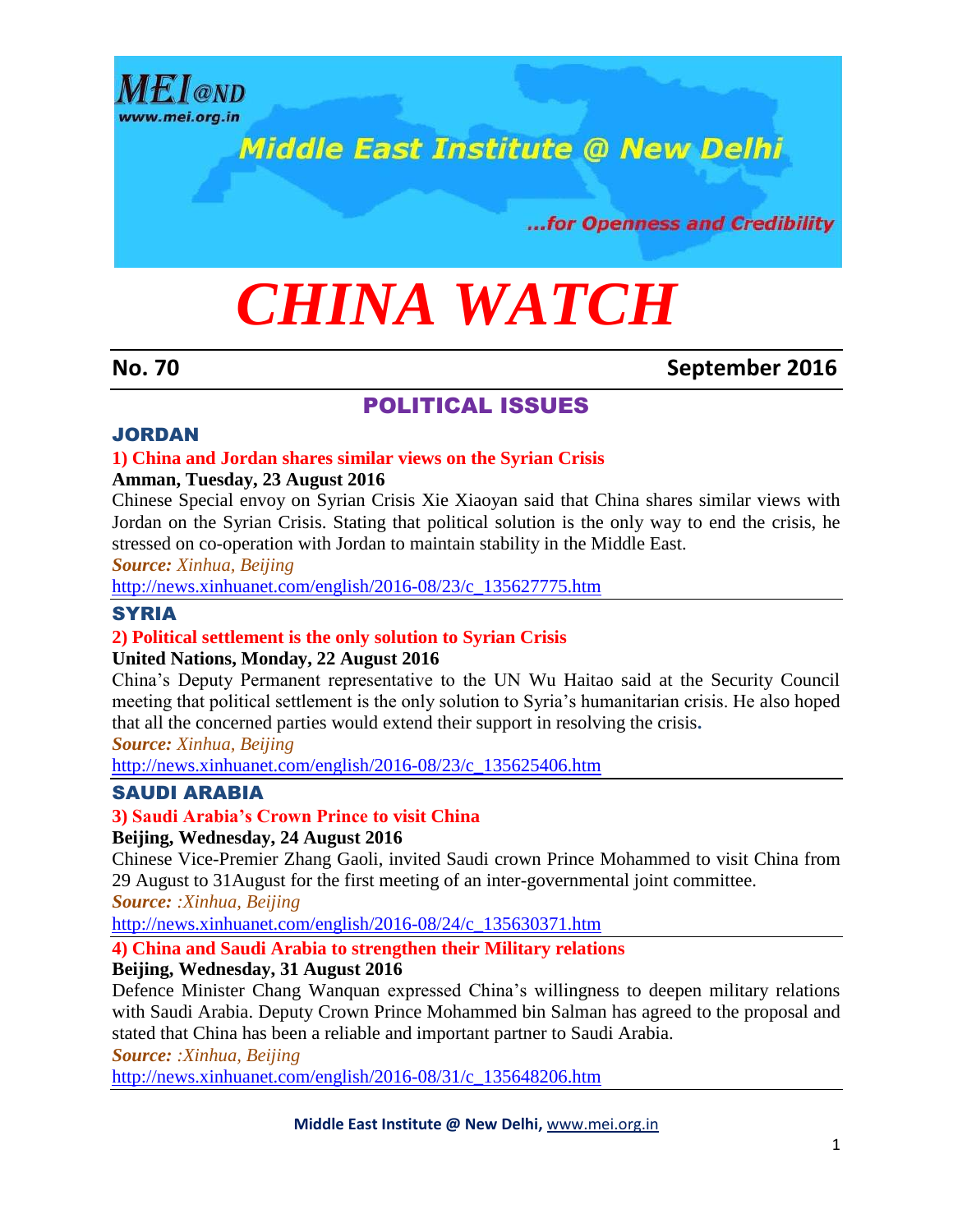### ECONOMIC ISSUES

#### ALGERIA

#### **5) China- Algeria strengthens economic ties**

#### **Algiers, Thursday, 18 August 2016**

According to the National Trade Register Office around 850 Chinese companies are operating in Algeria and both countries have strengthened economic ties since 2014, the year marked the  $55<sup>th</sup>$ anniversary of their diplomatic relations.

*Source: :Xinhua, Beijing*

[http://news.xinhuanet.com/english/2016-08/18/c\\_135609120.htm](http://news.xinhuanet.com/english/2016-08/18/c_135609120.htm)

#### UAE

#### **6) China to join Dubai Fashion industry**

#### **Dubai, Tuesday, 23 August 2016**

Dubai Design District (D3) launched an Empowerment Programme to promote fashion industry throughout the Middle East. The aim of the programme is to encourage young talents. Its Director announced that China has also taken initiative to promote the fashion industry and soon fashion firms from China would join D3.

*Source: :Xinhua, Beijing*

[http://news.xinhuanet.com/english/2016-08/23/c\\_135627810.htm](http://news.xinhuanet.com/english/2016-08/23/c_135627810.htm)

#### MULTILATERAL

#### **7) Development is the key to Middle East problems**

#### **Cairo, Wednesday, 24 August 2016**

Chinese ambassador to the China-Arab States Co-operation Forum (CASCF), Li Chengwen said that development is the key to resolving most of the problems in Middle East specially terrorism. *Source: :Xinhua, Beijing*

[http://news.xinhuanet.com/english/2016-08/25/c\\_135630804.htm](http://news.xinhuanet.com/english/2016-08/25/c_135630804.htm)

#### MISCELLANEOUS

#### SAUDI ARABIA

#### **8) Chinese pilgrims leave for Mecca**

#### **Lanzhou, Monday, 15 August 2016**

Group of Muslims has left the China's Ghansu province to perform their Hajj in Mecca. A total number of 297 Muslims has boarded a chartered Flight. Both China and Saudi Arabia has made efforts to spread awareness to the pilgrims regarding various health issues.

*Source: :Xinhua, Beijing*

[http://news.xinhuanet.com/english/2016-08/15/c\\_135600619.htm](http://news.xinhuanet.com/english/2016-08/15/c_135600619.htm)

#### **9) Chinese Muslims performs the annual pilgrimage to Mecca**

#### **Beijing, Saturday, 20 August 2016**

According to China's State Administration for Religious Affairs (SARA) around 14,500 Chinese Muslims would perform Hajj this year. The SARA has worked with the concerned authorities to provide several services to the pilgrims.

*Source: :Xinhua, Beijing*

[http://news.xinhuanet.com/english/2016-08/20/c\\_135617890.htm](http://news.xinhuanet.com/english/2016-08/20/c_135617890.htm)